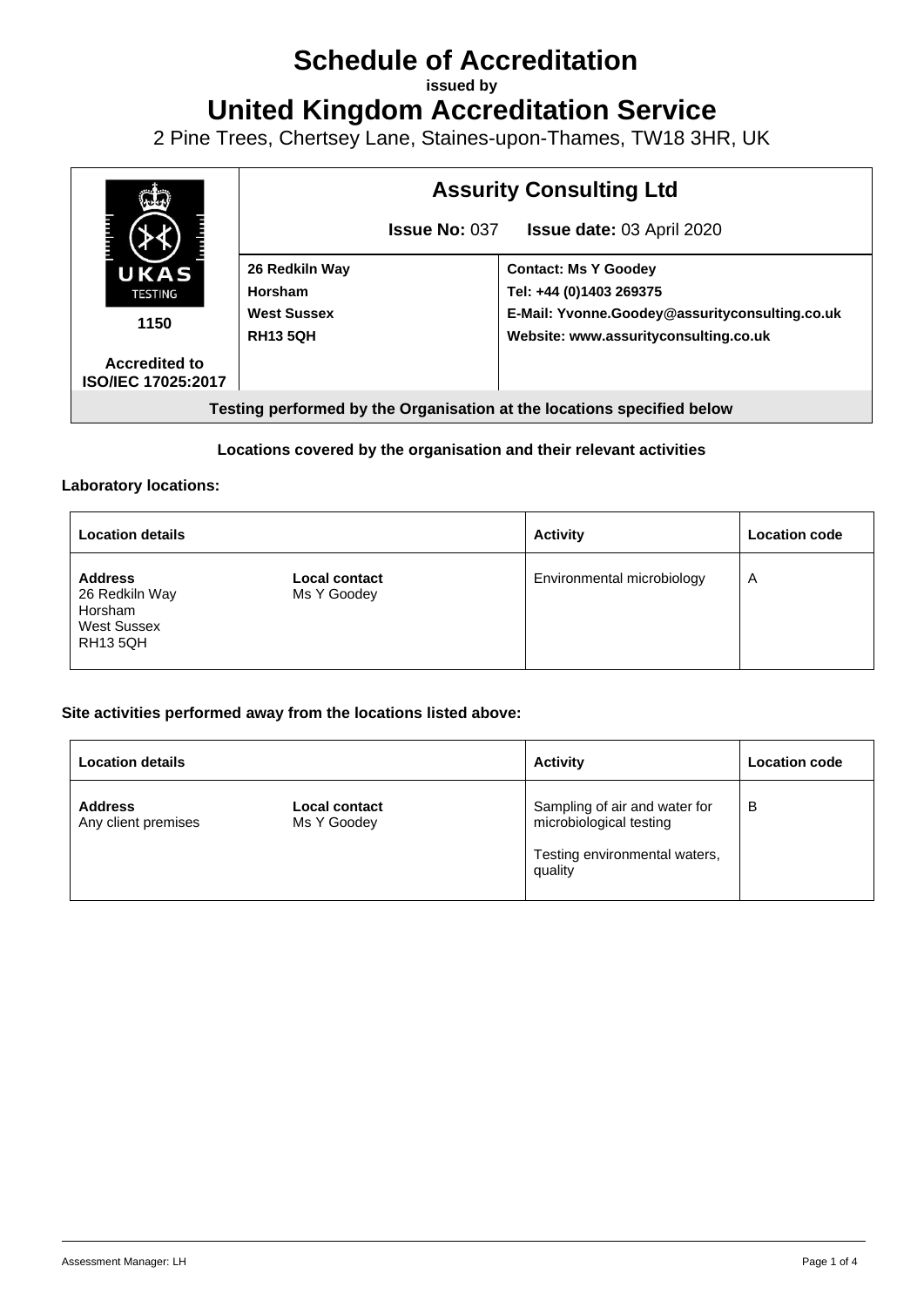|                                                                  | <b>Schedule of Accreditation</b><br>issued by<br><b>United Kingdom Accreditation Service</b><br>2 Pine Trees, Chertsey Lane, Staines-upon-Thames, TW18 3HR, UK |  |
|------------------------------------------------------------------|----------------------------------------------------------------------------------------------------------------------------------------------------------------|--|
| UKAS<br><b>TESTING</b>                                           | <b>Assurity Consulting Ltd</b>                                                                                                                                 |  |
| 1150<br><b>Accredited to</b><br><b>ISO/IEC 17025:2017</b>        | <b>Issue No: 037</b><br><b>Issue date: 03 April 2020</b>                                                                                                       |  |
| Testing performed by the Organisation at the locations specified |                                                                                                                                                                |  |

| Materials/Products tested                                                                                                                                                                                           | Type of test/Properties<br>measured/Range of<br>measurement                    | Standard specifications/<br>Equipment/Techniques used                                                                                                                                             | Location<br>Code |
|---------------------------------------------------------------------------------------------------------------------------------------------------------------------------------------------------------------------|--------------------------------------------------------------------------------|---------------------------------------------------------------------------------------------------------------------------------------------------------------------------------------------------|------------------|
| <b>AIR</b>                                                                                                                                                                                                          | <b>Physical Tests</b>                                                          |                                                                                                                                                                                                   |                  |
|                                                                                                                                                                                                                     | Relative humidity and<br>temperature                                           | Documented In-House Method<br>C1 (Office environment)<br>CR7 (Computer room<br>environment)                                                                                                       | B                |
|                                                                                                                                                                                                                     | Sampling                                                                       |                                                                                                                                                                                                   |                  |
|                                                                                                                                                                                                                     | For total aerobic microbial load                                               | Documented In-House Method<br>A5 (Office environment)<br>CR6 (Computer room<br>environment) using a portable<br>Air Sampler                                                                       | B                |
| <b>AIR-PLATES FROM</b><br>PORTABLE AIR SAMPLER                                                                                                                                                                      | <b>Microbiological Tests</b>                                                   |                                                                                                                                                                                                   |                  |
|                                                                                                                                                                                                                     | Enumeration:                                                                   |                                                                                                                                                                                                   |                  |
|                                                                                                                                                                                                                     | Total aerobic colony counts at<br>37°C and followed by 22°C                    | Documented In-House Method<br>No 1                                                                                                                                                                | A                |
| <b>WATERS</b>                                                                                                                                                                                                       | <b>Microbiological Tests</b>                                                   |                                                                                                                                                                                                   |                  |
|                                                                                                                                                                                                                     | Detection:                                                                     |                                                                                                                                                                                                   |                  |
| Potable (non regulatory) and<br>non-potable waters, including<br>water from vending machines                                                                                                                        | Coliforms, confirmed<br>Escherichia coli, confirmed                            | Documented In-House Method<br>No 11 by Colilert System, based<br>on The Microbiology of Drinking<br>Water, Part 4 Section D 2016                                                                  | A                |
|                                                                                                                                                                                                                     | Detection and Enumeration:                                                     |                                                                                                                                                                                                   |                  |
| Potable (non regulatory) and<br>non-potable waters, cooling<br>towers, evaporative<br>condensers, wet humidifiers and<br>re-circulating systems,<br>condensates and water<br>features, showers and spray<br>outlets | Legionella spp,<br>Identification of:<br>Legionella pneumophila<br>serogroup 1 | Documented In-House Method<br>No 6 based on ISO 11731:2017<br>using filtration or centrifugation,<br>(excluding acid treatment step),<br>plating on to GVPC<br>Identification using agglutination | A                |
|                                                                                                                                                                                                                     |                                                                                |                                                                                                                                                                                                   |                  |

## DETAIL OF ACCREDITATION

┬

⊤

٦

П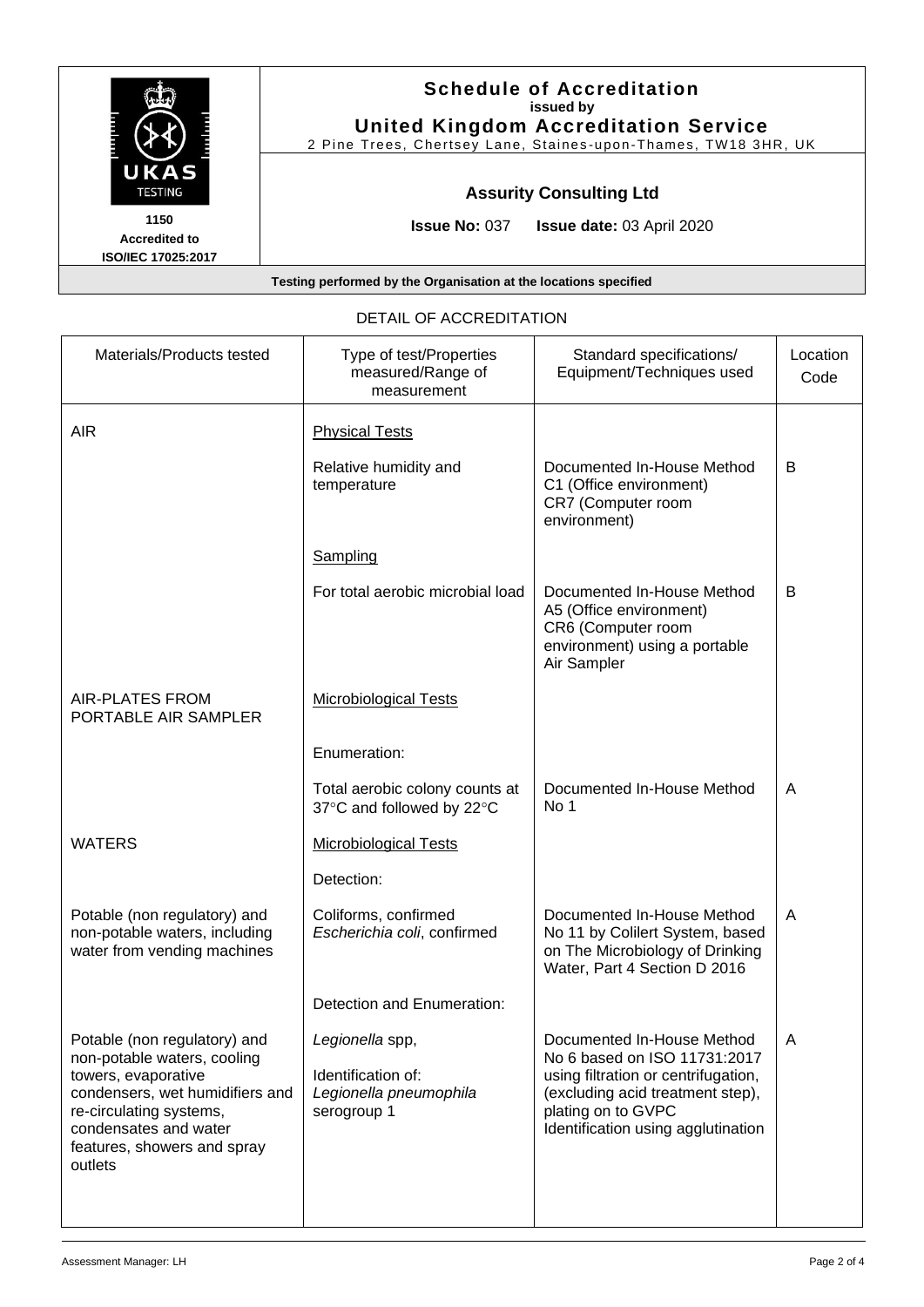| UKAS                                                             |                                                             | <b>Schedule of Accreditation</b><br>issued by<br><b>United Kingdom Accreditation Service</b><br>2 Pine Trees, Chertsey Lane, Staines-upon-Thames, TW18 3HR, UK |                  |  |
|------------------------------------------------------------------|-------------------------------------------------------------|----------------------------------------------------------------------------------------------------------------------------------------------------------------|------------------|--|
| <b>TESTING</b>                                                   | <b>Assurity Consulting Ltd</b>                              |                                                                                                                                                                |                  |  |
| 1150<br><b>Accredited to</b><br><b>ISO/IEC 17025:2017</b>        | <b>Issue No: 037</b>                                        | <b>Issue date: 03 April 2020</b>                                                                                                                               |                  |  |
| Testing performed by the Organisation at the locations specified |                                                             |                                                                                                                                                                |                  |  |
| Materials/Products tested                                        | Type of test/Properties<br>measured/Range of<br>measurement | Standard specifications/<br>Equipment/Techniques used                                                                                                          | Location<br>Code |  |

|                                                                                                                                                        | $\frac{1}{2}$<br>measured/Range of<br>measurement           | anaara opoomoanono<br>Equipment/Techniques used                                                                           | Code |
|--------------------------------------------------------------------------------------------------------------------------------------------------------|-------------------------------------------------------------|---------------------------------------------------------------------------------------------------------------------------|------|
| WATERS (cont'd)                                                                                                                                        | Microbiological Tests (cont'd)                              | Documented In-House Methods<br>based on The Microbiology of<br><b>Drinking Water</b>                                      |      |
|                                                                                                                                                        | Detection and Enumeration:<br>(cont'd)                      |                                                                                                                           |      |
| Potable (non regulatory) and<br>non-potable waters, including<br>water from vending machines                                                           | Coliforms, presumptive and<br>confirmed                     | Method No 2 by membrane<br>filtration based on Part 4 2009,<br>Section A 2016                                             | A    |
| Potable (non regulatory) and<br>non-potable waters, including<br>water from vending machines                                                           | Escherichia coli, presumptive<br>and confirmed              | Method No 2 by membrane<br>filtration based on Part 4,<br>Section A 2016                                                  | A    |
| Potable waters (non regulatory),<br>including water from vending<br>machines                                                                           | Pseudomonas aeruginosa                                      | Method No 3 by membrane<br>filtration based on Part 8,<br>Section B 2015                                                  | A    |
| Potable (non regulatory) and<br>non-potable waters, including<br>water from vending machines                                                           | Total aerobic colony counts at<br>37°C and followed by 22°C | Documented In-House Method<br>No 4 based on Part 7 2012                                                                   | A    |
| Non-potable waters from<br>cooling towers, evaporative<br>condensers, wet humidifiers and<br>re-circulating systems,<br>condensates and water features | Total aerobic colony count                                  | Documented In-House Method<br>No 5 by spread plate with<br>sequential incubation at 37°C<br>for 24 hr plus 22°C for 24 hr | A    |
| WATERS, non-potable and<br>potable (non regulatory)                                                                                                    | <b>Physical Tests</b>                                       |                                                                                                                           |      |
|                                                                                                                                                        | Conductivity<br>(expressed as µS/cm)                        | Documented In-House Method<br>W1 (Cooling towers),<br>W2 (Humidifers),<br>W3 (Water features)                             | B    |
|                                                                                                                                                        | pH                                                          | Documented In-House Method<br>No W1 (Cooling Towers),<br>W2 (Humidifiers), W3 (Water<br>features)                         | B    |
|                                                                                                                                                        | Temperature                                                 | Documented In-House Method<br>No W <sub>5</sub>                                                                           | B    |
|                                                                                                                                                        | Free Bromine<br>(expressed as ppm)                          | Documented In-House Method<br>No W1 (Cooling towers),<br>W2 (Humidifiers), W3 (Water<br>features) using colorimetry       | B    |